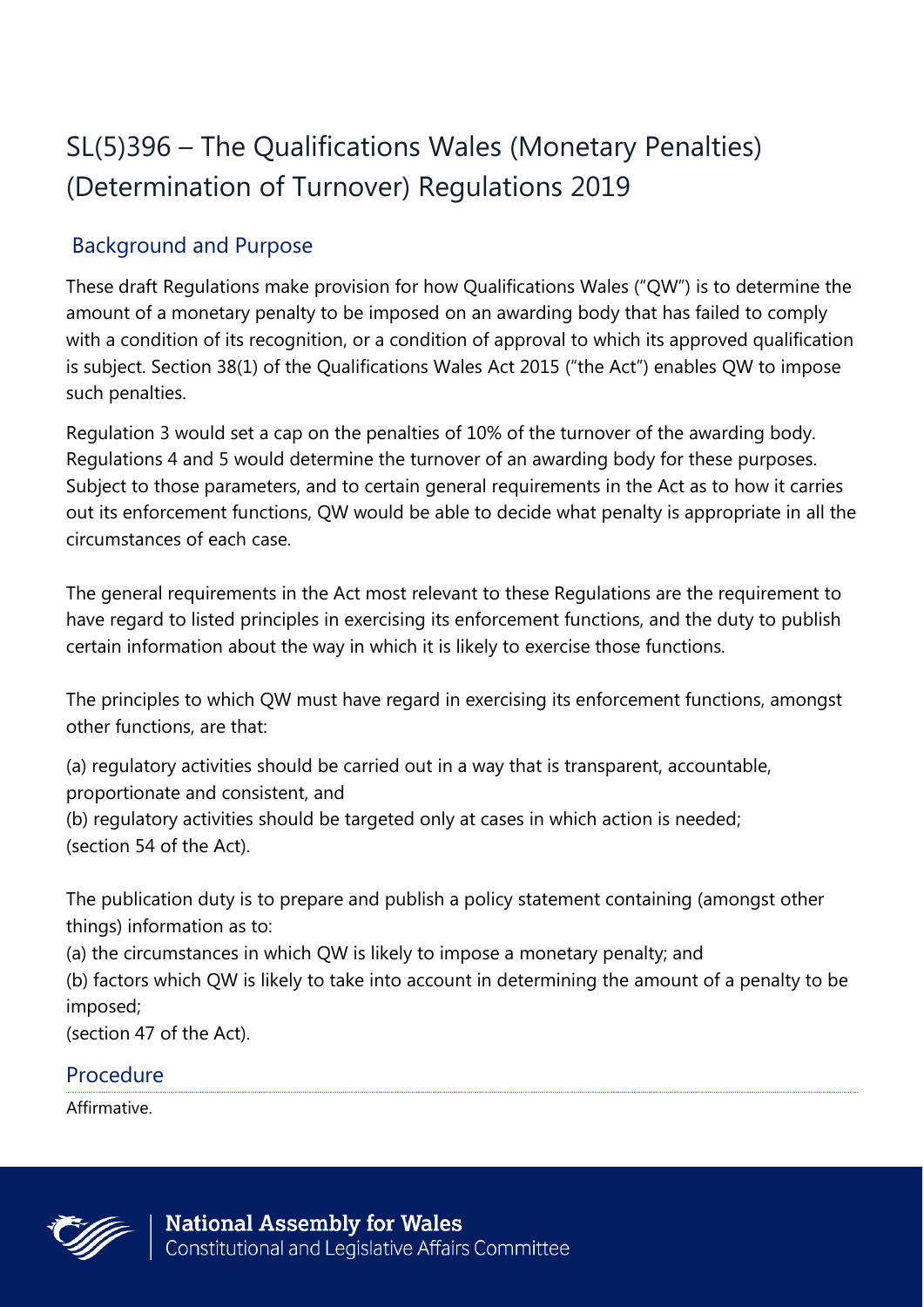# Technical Scrutiny

One point is identified for reporting under Standing Order 21.2 in respect of this instrument.

#### **Standing Order 21.2(v) – that for any particular reason its form or meaning needs further explanation**

Regulation 4 sets out what period is to be used to calculate a body's turnover, on which the maximum penalty laid down in Regulation 3 would be based. It uses the words "month" and "months" in a number of places. The word "month" is not defined in the Act, nor in the Education Act 1996, definitions from which are imported into the Act by section 57(1).

However, "month" is defined in the Interpretation Act 1978, for the purposes of all primary and secondary legislation in Wales and England (subject to a clear contrary intention) as meaning a calendar month. This avoids any possible ambiguity, given the alternative possible meaning of a four-week (lunar month) period. It also makes clear that a "month" is a full calendar month, unless the enactment makes clear that part months are also included.

This Committee wrote to the Welsh Government on 26 January 2018 to express concern about the difficulties, for users of legislation, caused by the use of terms that are defined for the purposes of a piece of secondary legislation, but where that definition is not contained in that secondary legislation itself. The Counsel General responded (9 February 2018) with a commitment to "look to make greater use of … approaches" such as footnotes in those circumstances.

We are concerned that this approach appears not to have been followed in these draft Regulations. It is true that, in this case, the meaning of "month[s]" is reasonably clear from regulation 4 itself (given, for instance, references to "the last day of the month"). The Counsel General's response expressed the view that definitions (or, presumably, references to definitions) should be avoided where meanings were clear, and we agree, in principle, with that view. Nevertheless, in the present case, we consider that the draft Regulations do not give absolute clarity, and, particularly given the importance of the provision in question to those affected, we report on it and remind the Welsh Government of its previous commitment in this regard.

### Merits Scrutiny

Three points are identified for reporting under Standing Order 21.3 in respect of this instrument.

#### **Standing Order 23.3(ii) – that it is of political or legal importance or gives rise to issues of public policy likely to be of interest to the Assembly**

#### 1. Extent of QW's discretion as to amount of penalties

The first point relates to the discretion left to QW in setting the amount of a penalty. Section 38(3) of the Act, the power under which these draft Regulations are proposed to be made, provides:

"A *"monetary penalty"* is a requirement to pay to QW a penalty of an amount determined by it in accordance with regulations."

Our report of March 2015 on the Qualifications Wales Bill at Stage 1 (paragraphs 22-23) focused on section 38(3) (then, section 33(3)). We quoted from the Government's original Explanatory Memorandum

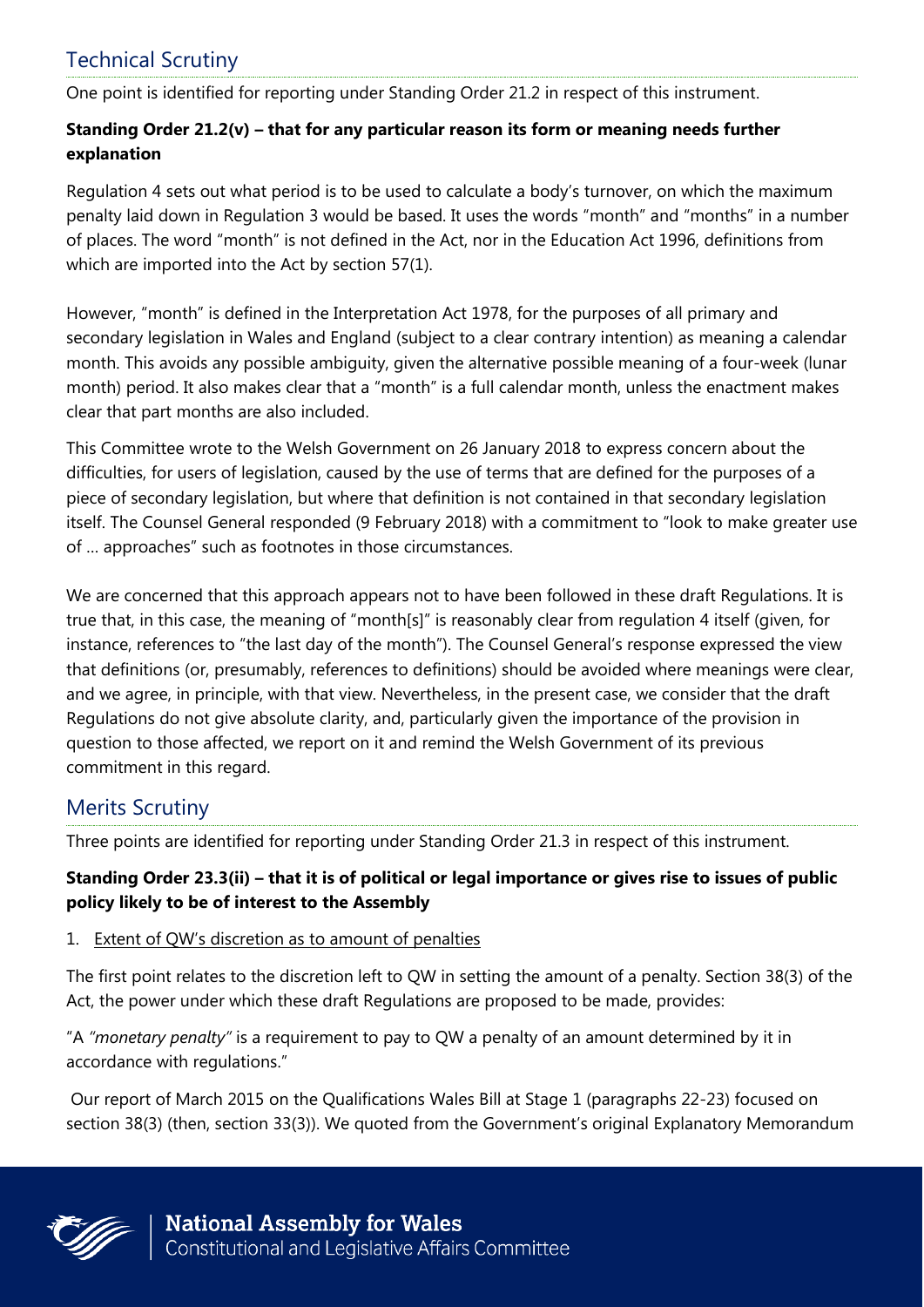on the Bill ("the Bill EM") (pp. 36-37), which explained that regulations under that section had been subjected to the affirmative procedure because they affect:

"… the amount an awarding body may be required to pay as a monetary penalty **and affords the Assembly the opportunity to debate and scrutinise the amount of the penalty**"(emphasis added).

However, in the event, the draft Regulations would leave QW free to set a penalty of any amount, and calculated in any way, provided that it:

(a) does not exceed the cap laid down in regulation 3;

(b) does not breach QW's own statutory policy statement (but, as we have seen, QW is not required to set out in that statement what factors it **will** take into account when determining the amount of a penalty);

(c) does not breach the principles laid down in the Act, such as proportionality and consistency; and (d) does not breach public law requirements, notably reasonableness and the need to take into account all relevant factors and set aside all irrelevant ones.

Notably, penalties below the cap level do not have to be based on turnover; not only the amount, but the method of calculating it, are at QW's discretion (subject to the matters listed in the previous paragraph).

We considered carefully whether there appeared to be doubt that regulation 3(3) was intra vires, and so whether to report it under Standing Order 21.2(i). Our consideration focused on the rule against unlawful sub-delegation: that is, the rule that subordinate legislation cannot give a greater discretion to make decisions than is allowed by the parent primary legislation<sup>1</sup>. After careful consideration, we reached the view that the wording of section 38(3) of the Act was wide enough to allow regulations to set only very minimal conditions on QW's discretion, and so that there did not appear to be doubt as to vires.

However, we remain concerned that Assembly Members, when considering the Bill that led to the Act, might not have anticipated such a wide discretion being left to QW. The wording of section 38(3) might have suggested to Members that the Regulations would create a firmer framework for the exercise of that discretion. Moreover, this impression would in our view have been strengthened by the Bill EM, which promised that the Assembly would have the opportunity to "debate and scrutinise" the way in which penalties would be set. This Committee, as constituted in March 2015, evidently gave weight to that promise, given that it quoted it verbatim in its Report.

In the event, the discretion left to QW by the draft Regulations is so wide that there is little for the Assembly to scrutinise, other than the very width of that discretion.

 $1$  The rule also forbids giving a power to a person unless the parent Act allows this.

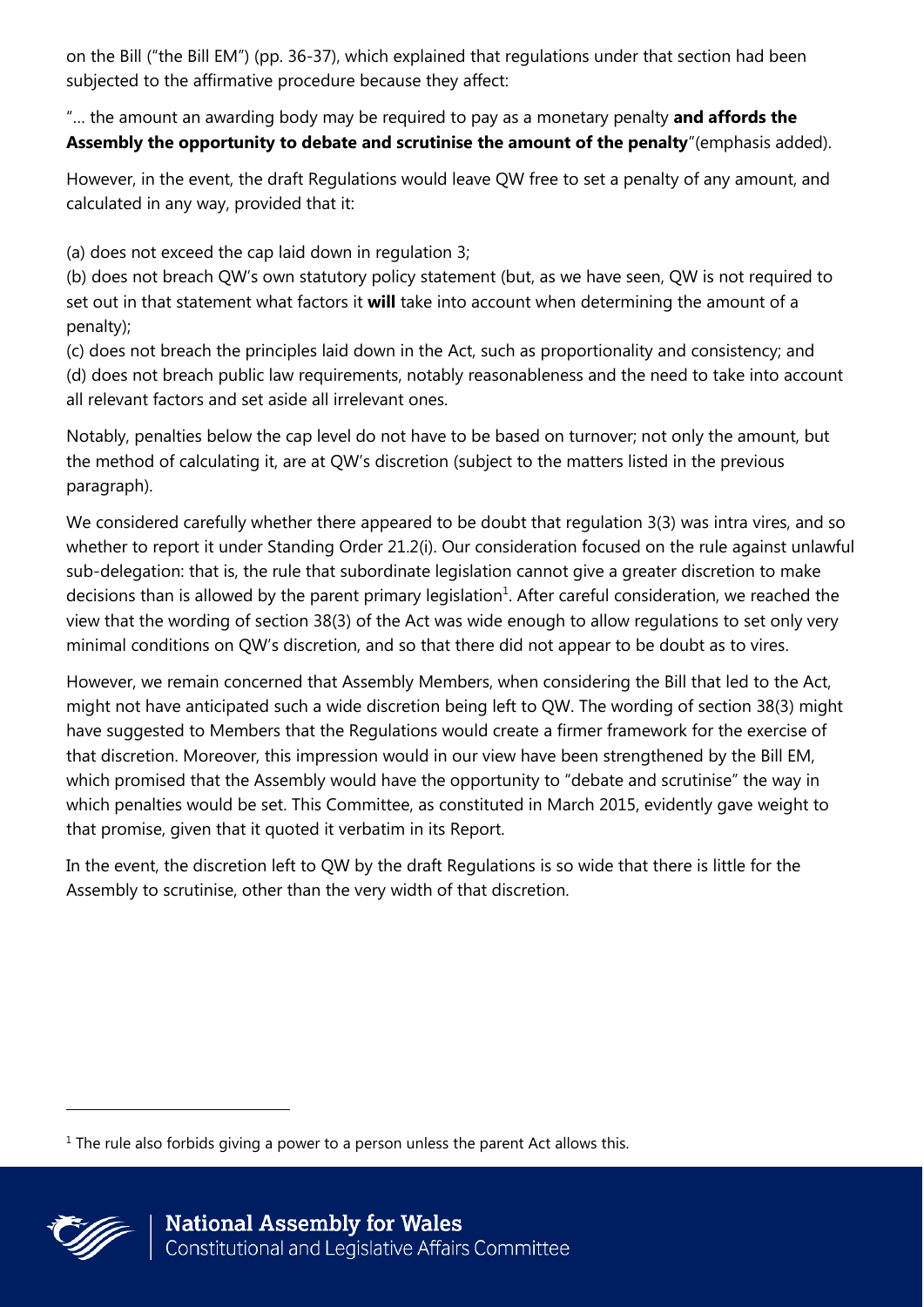We note that the England equivalent of section 38(3), section 151B of the Apprenticeship, Skills, Children and Learning Act 2009 (as amended) states,

#### **"151B Monetary penalties: amount**

(1) The amount of a monetary penalty imposed on a recognised body under section 151A must not exceed 10% of the body's turnover.

(2) The turnover of a body for the purposes of subsection (1) is to be determined in accordance with an order made by the Secretary of State.

(3) Subject to subsection (1), the amount may be whatever Ofqual decides is appropriate in all the circumstances of the case."

Thus, the England provision makes clear the extent of Ofqual's discretion **on the face of primary legislation**, while in Wales the equivalent is stated in subordinate legislation (regulation 3(3)), to which the Assembly has no power to propose amendments.

#### 2. Concerns raised in the Welsh Government's consultation

The Explanatory Memorandum ("the EM") accompanying the draft Regulations reveals, at paragraph 13, that five of the eight awarding bodies who responded to the Welsh Government's consultation on how monetary penalties should be set expressed concern about the effects of an event occurring which affected qualifications in both England and Wales. This would mean the involvement of both Ofqual (for England) and Qualification Wales. The five bodies were concerned that, if both regulators decided to impose financial penalties, an organisation could face a fine of up to 20% of its turnover. On a related point, some responses suggested a risk that potential high penalties could lead awarding bodies to withdraw from the market in Wales, and thus lead to gaps in regulated qualification provision across Wales.

We note that the Welsh Government states (paragraph 20 of the EM):

"QW works closely with the other regulators of qualifications, especially Ofqual and so would want to coordinate any monetary penalty decisions to ensure that the regulators were joined up in their overall approach and to safeguard from placing fines on the same awarding bodies for the same breaches".

The EM (paragraph 27, under the heading Option 2) goes on to state that this close working between QW and Ofqual is supported by a Memorandum of Understanding. We note that the Memorandum (signed 26 February 2016) is, intentionally, a high-level document and contains no specific commitment to avoiding "double-jeopardy" penalties. Instead, it simply states (paragraph 11),

"11. … There will be circumstances where collaborative working between us will be the best way to enable us to discharge our statutory responsibilities effectively and efficiently. This will be to our benefit and that of the awarding organisations we both regulate by avoiding duplication and unnecessarily increasing regulatory burden (*sic*).

Those areas of common interest include: … the imposition of sanctions … on awarding organisations which are recognised by both Regulators."

Therefore, the Memorandum of Understanding (which, of course, is not legally binding) does not provide very strong reassurance on this point. However, we note that QW is under a duty to exercise its

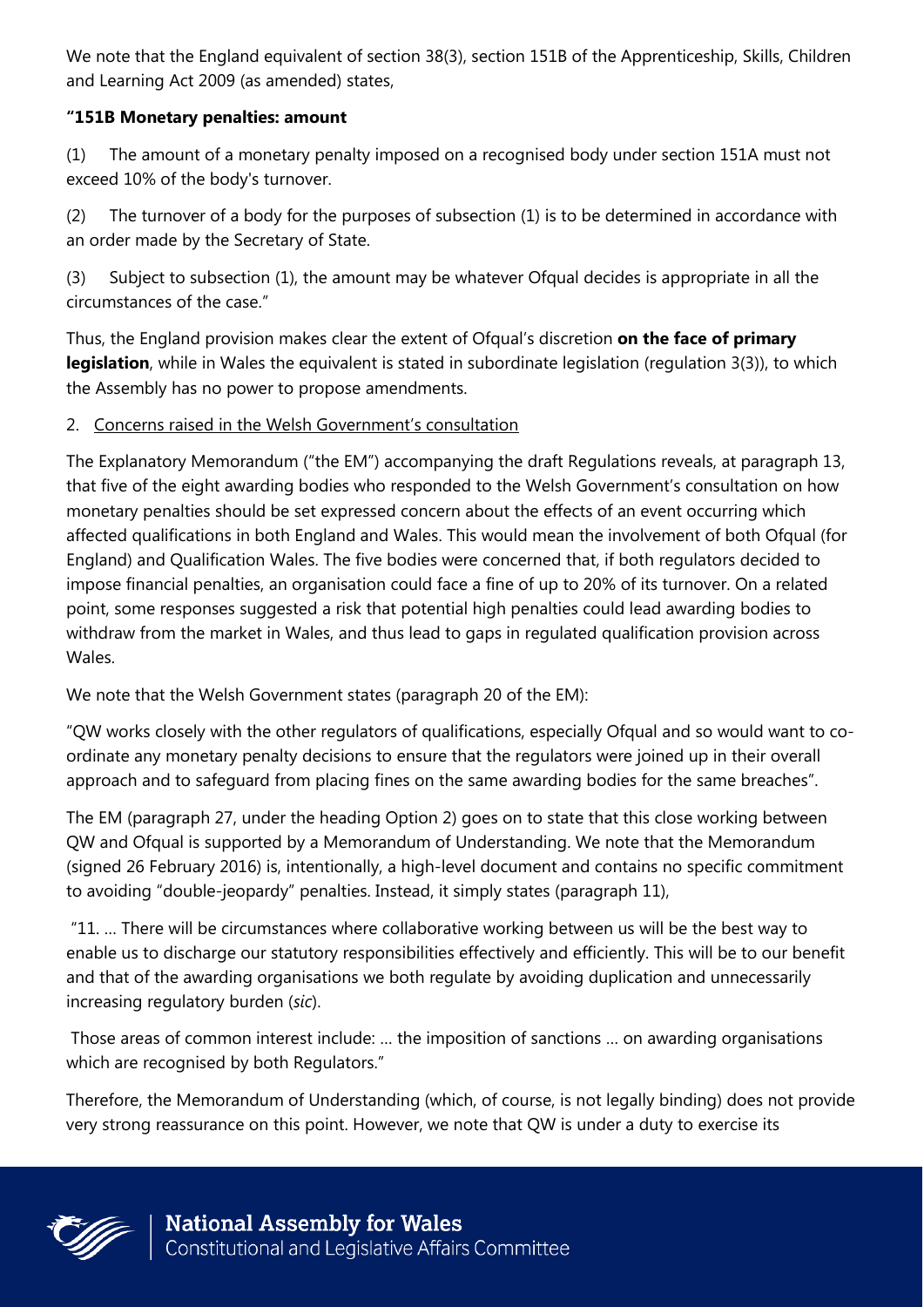enforcement functions in a manner which is "proportionate" (see section 54 of the Act). And, finally, we note that one of its principal aims, under section 3 of the Act, is "ensuring that qualifications, and the Welsh qualification system, are effective for meeting the reasonable needs of learners in Wales".

These factors reassure us that the maximum level of penalty set by the draft Regulations is an appropriate policy choice for the Welsh Government to make, having considered the consultation responses.

However, this matter is likely to be of interest to the Assembly and so we report it.

#### 3. The EM - potential confusion for stakeholders

The third point we report under Standing Order 23.3(ii) relates to the EM itself. We are concerned that its drafting could cause confusion for stakeholders as to the present status, and effect, of the policy statement required by section 47 of the Act. Paragraphs 19 and 35 of the EM appear to us to suggest that such a statement (listing the factors likely to be taken into account when fixing a penalty) is already operational. However, paragraphs 22 and 30 state (presumably correctly) that the policy statement is in draft and will be published once the Regulations have been made.

Perhaps more importantly, paragraphs 19 and 35 of the EM gives the impression that the factors set out in the statutory policy statement **will** be taken into account in determining a monetary penalty. However, section 47 of the Act requires QW only to list factors it is "likely" to take into account in reaching that decision. We call on the Welsh Government to clarify the EM in these regards.

In considering this point, we have noted what may be a weakness in the Act itself. We note it here, although it is not a reporting point on the draft Regulations themselves, in the hope that the Welsh Government may bear it in mind when drafting future legislation. It is this. The ambiguity around what factors QW will in fact take into account in reaching a decision on monetary penalty appears to run counter to the statutory requirement for QW to exercise its regulatory functions "transparently". We consider that the Government would have to show good reasons, in future, for proposing that public bodies (including themselves) should merely have to list factors "likely to" influence decisions which affect others. Other tried and tested formulations are available, which would give stakeholders more certainty, while allowing a degree of discretion. For instance, factors which QW was required to take into account, in so far as relevant to the individual case, could have been listed on the face of the Act. The list could have been exhaustive, but with a power for Ministers to add to or change them, subject to Assembly approval. Alternatively, more discretion could have been left to QW, by the Act listing the factors on a non-exhaustive, "including but not limited to", basis.

We should however note here that, if QW does propose to impose a monetary penalty, section 38 of the Act requires it to give the awarding body in question notice of this fact and of its reasons. Therefore, any vagueness as to the status of the factors listed in the policy statement should not obstruct an awarding body from making representations to QW to challenge the proposal, or indeed seeking judicial review of, or appealing against, the subsequent decision.

Moreover, as a public body, the common law requires that QW's decisions must be reasonable, while the Act expressly requires them to be "proportionate" and "consistent".